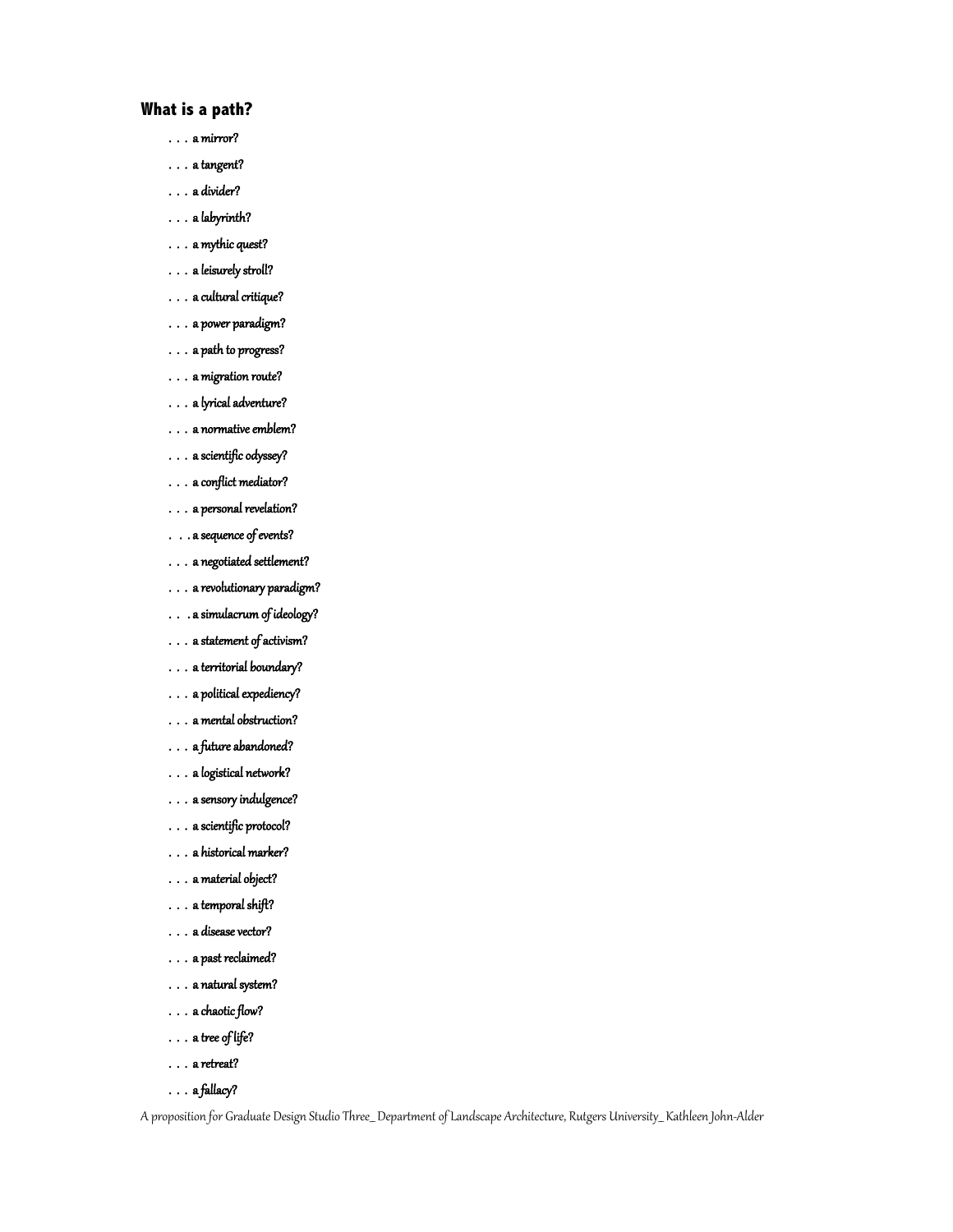#### **Statement of Design Intent:**

We live in a goal oriented period in a goal oriented society, engaged in a goal oriented practice that deploys goal oriented science, technology, and design activism to achieve goal oriented aims and desires. Our academic training abets these actions by teaching us to value the benefits of our methods, which, in turn, leads to institutionalized exceptionalism and the belief that our thoughts and actions can, indeed, make the world better.

What would happen if we abandon goal oriented behavior and instead use the time allotted in this studio to deploy a basic design element in landscape architecture, the path, as a heuristic device to explore the impact of our ideas, beliefs, behaviors, and professional activism on the world around us? Where will this lead us? How will we materialize what we discover? Will our discoveries alter the way we deploy technology, science, sociology, and ideology in our methods of practice? Will they impact the way we approach and rationalize problem solving, and, in particular, the competitive belief in a singular, best answer to the dilemmas we encounter? Will they challenge, and change, our definitions of home, neighborhood, and community? And, perhaps, most important can our collective discoveries be combined into a multi-voiced landscape bricolage that honors difference?

To explore these questions, this studio begins with a journey backward in time to mark specific moments in history and their material expression and representation. Students will select an aspect of this history to critically interrogate the form and meaning of a path. Design methods and outcomes will be specific to the historical event and the questions it poses, but in all cases they must react to a perceived harm, be it social or physical. The critical question concerns connectivity and division, and the function of a path in a world of pandemics, social injustice, economic inequality, polemical politics, mass extinctions, disruptive climate change, and sea level rise. In other words, what thoughts, actions, and operations does a path prompt, and, once materialized, what exactly do these thoughts, actions, and operations achieve? Students are welcomed to explore both utopian and dystopian outcomes.

The Delaware River from Camden to Easton, and its riparian system of waterways, will serve, physically and metaphorically, as the site(s) of exploration. Final products will represent the discoveries unearthed as both a place(s) and a narrative(s) of habitation.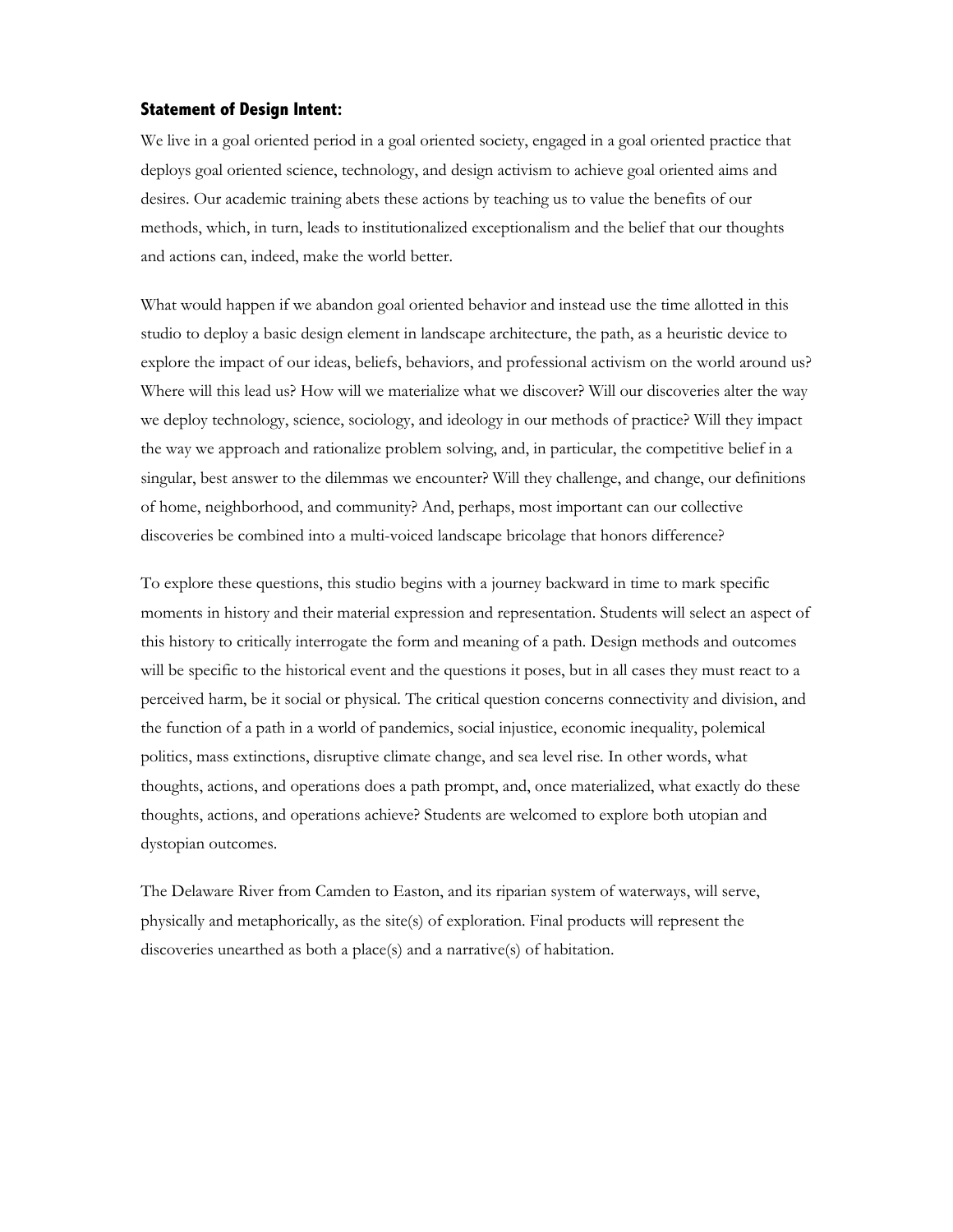### **GRADUATE CORE DESIGN STUDIO THREE** 16:550:535: LANDSCAPE AND ARCHITECTURE KATHLEEN JOHN-ALDER (kathleen.johnalder@rutgers.edu, johnalde@sebs.rutgers.edu)

### **GENERAL COURSE INTRODUCTION:**

Investigating the ways people respond to and shape the physical and social environment is a central challenge facing designers today. This core studio responds to the challenge through a combination of fieldwork, reading, class discussion, critical and creative writing, mapping, and spatial design. The intent is to provide a platform for students in the graduate program to combine their interests in landscape design, land planning, the humanities, and the natural sciences, as they work together to shape their thoughts and discoveries, and employ the technical skills and modes of expression of landscape architecture to creatively envision future possibilities.

Each year a different site, and different design topic are posed. This inquiry, as might be expected, is motivated by the instructor's interests and experience with research, design, and design implementation; however, in all cases, student work is required to integrate built form — buildings, structures, and their associated physical and social infrastructures — with the physical morphology of the land — climate, topography, hydrology, soil, plants, and animals.

#### **COURSE STRUCTURE:**

The beginning of the semester is dedicated to developing a deeper understanding of the physical and social geography of a selected landscape. This task necessitates research and the gathering of information from multiple resources that include, but are not limited to GIS databases, journal articles, archival resources, government reports, art, literature, movies, and articles and books on the discourse and practice of landscape architecture and architecture.

The second half of the semester is dedicated to synthesis and the production of reactions to the conditions observed and documented. This phase of the design process requires an iterative, multiscalar method of inquiry that incorporates fact-based evidence while also testing the initial research findings, challenging conventional design thinking, and accounting for the intangible, and thus difficult to quantify qualities of the environment that shape understanding and action.

## **SKILLS:**

Training in various practices of landscape architecture are developed through a process of discovery that incorporates data, science, multi-media, historical research, mapping, critical observation, and creative writing. Working in groups and individually, students will devise proposals that respond to the environment in question, inclusive of the surrounding landscapes and people. Group work will inspire conversation and collaborative peer learning. Individual work will enable the development of personal research interests and modes of representation.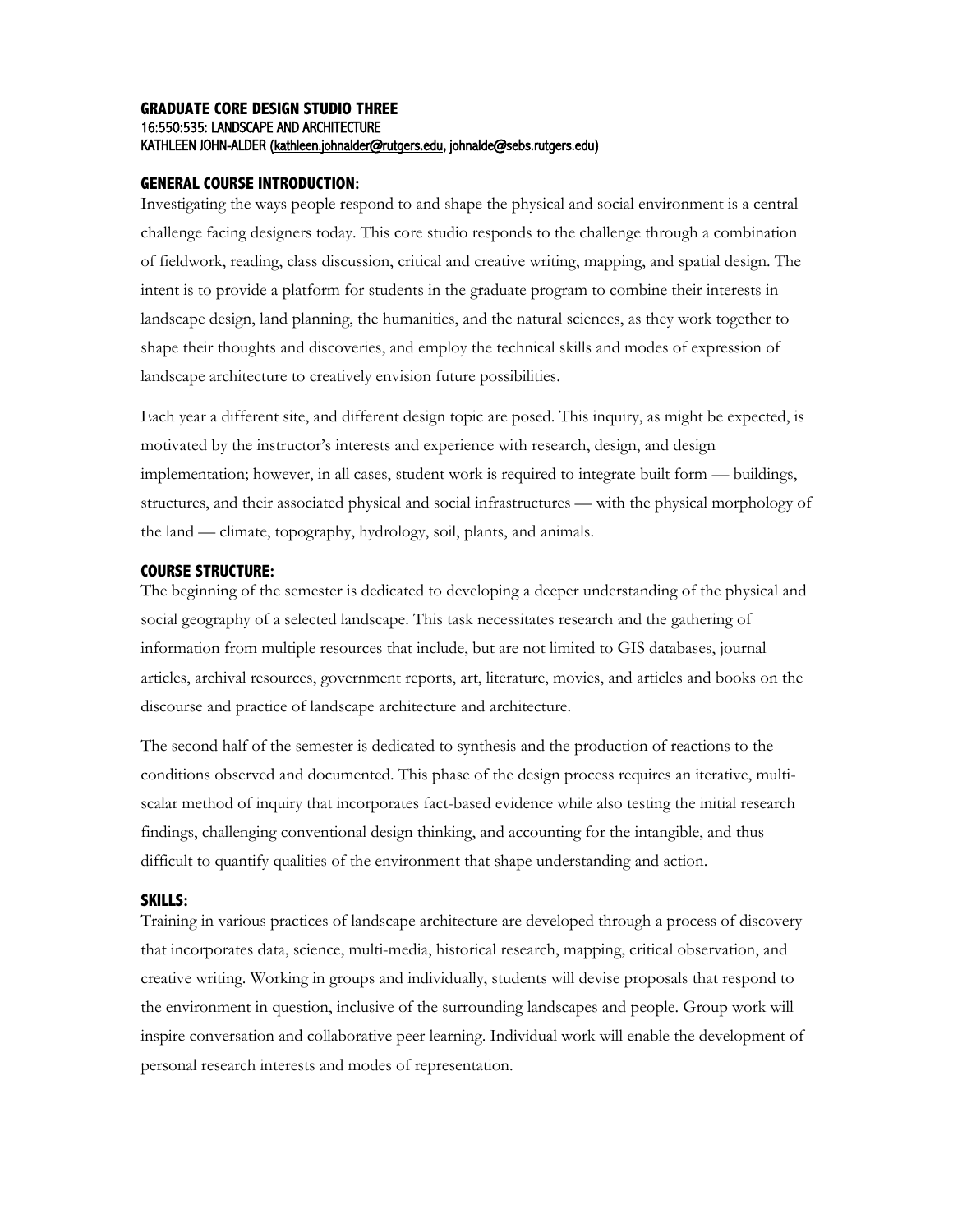This is a core design studio, therefore, students are required to demonstrate a knowledge of, and technical facility with, concepts and skills presented in the first year curriculum and concurrent courses, including the compilation of a base map using on-site observation, aerial photography, and GIS databases; the construction techniques of grading, material tectonics and detailing; the ability to visualize the landscape in plan, section, perspective, 3-D rendering, and models; referencing the history and theory of the profession and the site to situate their thoughts and ideas.

### **LEARNING OBJECTIVES:**

- **Understand** the interplay of the natural environment and socio-economic conditions in design
- § **Recognize** design as an inclusive process that encompasses diverse needs and interests
- **Demonstrate** an understanding of the relationship of data collection, critical thinking, and verbal and visual representation
- **Re-envision** environmental perceptions and actions
- **Integrate** time and interactive relationships into the formal aspects of design thinking
- **Refine** the ability to move seamlessly between collaborative peer learning and individual design expression
- **Express** a knowledge of construction techniques and their deployment in design
- § **Communicate** physical and social relationships that creatively incorporate research, writing, mapping, photography, collage, plan, section, models, and perspective

#### **COURSE STANDARDS:**

#### **GRADING PROCEDURES & ACADEMIC INTEGRITY POLICIES:**

Grades are based on attention to the design statement; course learning objectives; clarity of visual, written and verbal arguments; development of ideas over the course of the project. **Steady and continued progress will be rewarded, as will risk-taking and creativity**.

Course grades will be given as letters. When an assignment is a number out of 100 it corresponds to:

| A    | 90 and above | $\sqrt{2}$ | 70 to 76            |
|------|--------------|------------|---------------------|
| $B+$ | 87 to 89     | $\Box$     | $60 \text{ to } 69$ |
| -B   | 80 to 86     | Ħ          | 59 or less          |
| $C+$ | 77 to 79     |            |                     |

Grades and feedback for assignments will be provided to the student on a timely basis. Students should be aware of their current course average. It is up to you to speak with the Instructor if there are any discrepancies or concerns about your course performance.

If any personal circumstances inhibit your ability to fulfill the requirements of this course, contact the instructor immediately. Any student with a special need, circumstance, or disability, should make an appointment with the instructor during the first week of classes**.** 

**THE SYLLABUS & COURSE ASSIGNMENTS ARE SUBJECT TO CHANGE:** Changes to the syllabus and schedule will be announced in the lecture and studio periods. It is your responsibility to stay informed!